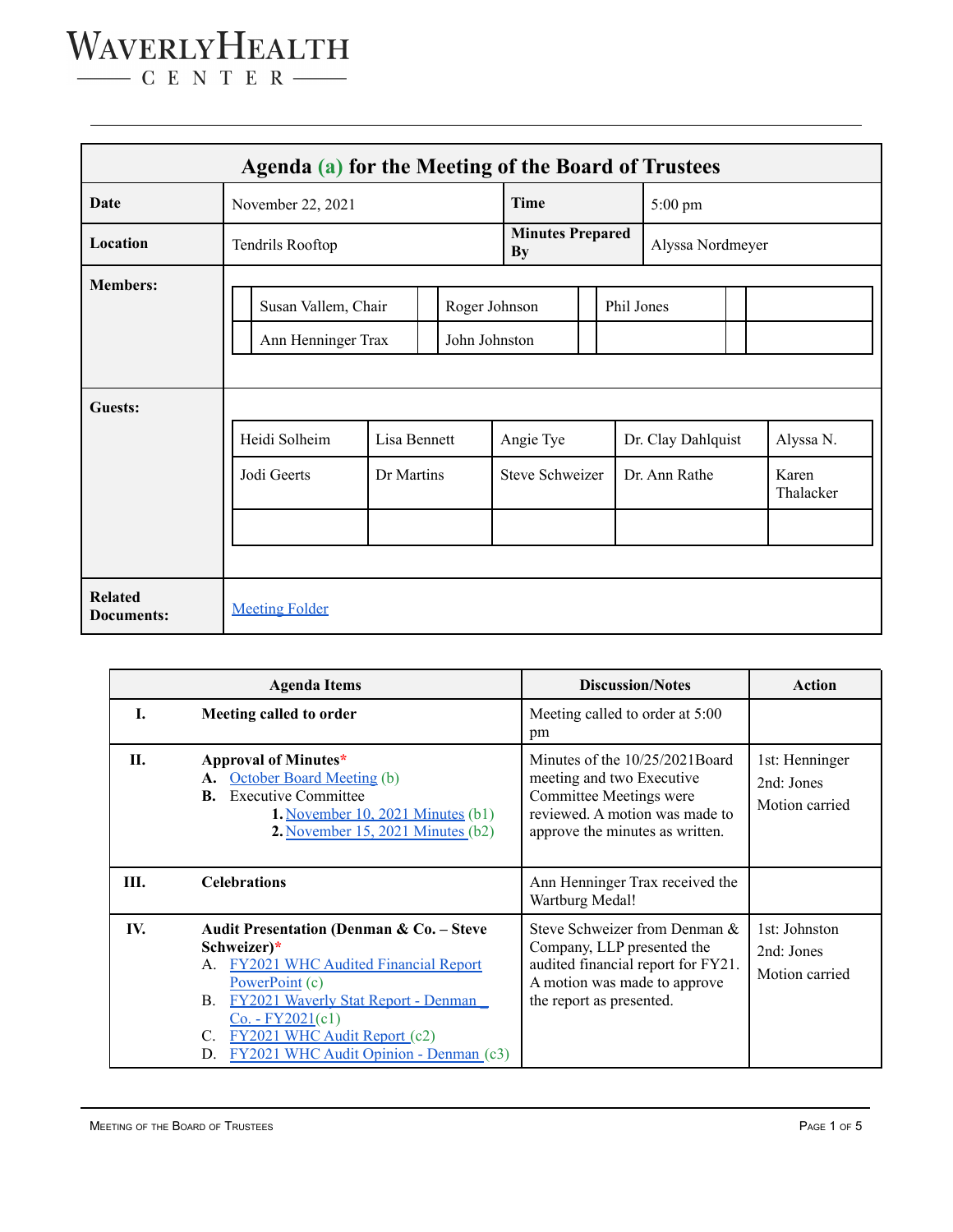# WAVERLYHEALTH

 $\begin{tabular}{c} \quad \quad \textbf{C} \textbf{E} \textbf{N} \textbf{T} \textbf{E} \textbf{R} \end{tabular}$ 

| V.    | <b>Closed Session*</b>                                                                                                                                                                                                                                                                                                                                                                                                                                                                                                                                                                       | Motion to move into closed<br>session was made at 5:45pm    | 1st: Henninger<br>2nd: Jones  |
|-------|----------------------------------------------------------------------------------------------------------------------------------------------------------------------------------------------------------------------------------------------------------------------------------------------------------------------------------------------------------------------------------------------------------------------------------------------------------------------------------------------------------------------------------------------------------------------------------------------|-------------------------------------------------------------|-------------------------------|
|       | Iowa Code Chapter $21.5.1(i)$ – Closed session to                                                                                                                                                                                                                                                                                                                                                                                                                                                                                                                                            | Attendees:                                                  | Motion carried                |
|       | evaluate the professional competency of an individual<br>whose appointment, hiring, performance or discharge<br>is being considered when necessary to prevent needless<br>and irreparable injury to that individual's reputation<br>and that individual requests a closed session.<br>Iowa Code Chapter $21.5.1(c)$ – Closed session to<br>discuss strategy with counsel in matters that are<br>presently in litigation or where litigation is imminent<br>where its disclosure would be likely to prejudice or<br>disadvantage the position of the governmental body in<br>that litigation. | Susan Vallem                                                |                               |
|       |                                                                                                                                                                                                                                                                                                                                                                                                                                                                                                                                                                                              | Ann Henninger                                               |                               |
|       |                                                                                                                                                                                                                                                                                                                                                                                                                                                                                                                                                                                              | John Johnston                                               |                               |
|       |                                                                                                                                                                                                                                                                                                                                                                                                                                                                                                                                                                                              | Phil Jones                                                  |                               |
|       |                                                                                                                                                                                                                                                                                                                                                                                                                                                                                                                                                                                              | Roger Johnson                                               |                               |
|       |                                                                                                                                                                                                                                                                                                                                                                                                                                                                                                                                                                                              | Karen Thalacker                                             |                               |
|       |                                                                                                                                                                                                                                                                                                                                                                                                                                                                                                                                                                                              | Angie Tye                                                   |                               |
|       |                                                                                                                                                                                                                                                                                                                                                                                                                                                                                                                                                                                              | Lisa Bennett                                                |                               |
|       |                                                                                                                                                                                                                                                                                                                                                                                                                                                                                                                                                                                              | Heidi Solheim                                               |                               |
|       |                                                                                                                                                                                                                                                                                                                                                                                                                                                                                                                                                                                              | Jodi Geerts                                                 |                               |
|       |                                                                                                                                                                                                                                                                                                                                                                                                                                                                                                                                                                                              | Dr Clay Dahlquist                                           |                               |
|       |                                                                                                                                                                                                                                                                                                                                                                                                                                                                                                                                                                                              | Dr Martins                                                  |                               |
|       | Open Session*                                                                                                                                                                                                                                                                                                                                                                                                                                                                                                                                                                                |                                                             |                               |
| VI.   |                                                                                                                                                                                                                                                                                                                                                                                                                                                                                                                                                                                              | Motion to move into open<br>session was made at 7:08pm      | 1st: Johnston<br>2nd: Johnson |
|       |                                                                                                                                                                                                                                                                                                                                                                                                                                                                                                                                                                                              |                                                             | Motion carried                |
|       |                                                                                                                                                                                                                                                                                                                                                                                                                                                                                                                                                                                              | No action was taken in the closed                           |                               |
|       |                                                                                                                                                                                                                                                                                                                                                                                                                                                                                                                                                                                              | session.                                                    |                               |
| VII.  | <b>Medical Staff President Report</b>                                                                                                                                                                                                                                                                                                                                                                                                                                                                                                                                                        | no-report                                                   |                               |
| VIII. | <b>Financial and Statistical Report*</b>                                                                                                                                                                                                                                                                                                                                                                                                                                                                                                                                                     | Bennett presented the financial                             | 1st: Johnson                  |
|       | <b>Financial Presentation (d)</b><br>А.                                                                                                                                                                                                                                                                                                                                                                                                                                                                                                                                                      | and statistical report for                                  | 2nd: Jones                    |
|       | <b>Financial Report</b> (d1)<br><b>B.</b>                                                                                                                                                                                                                                                                                                                                                                                                                                                                                                                                                    | September. A motion was<br>brought forward from Finance     | Motion carried                |
|       | <b>Employed Provider Stats (d2)</b><br>$C_{\cdot}$                                                                                                                                                                                                                                                                                                                                                                                                                                                                                                                                           | Committee to approve the                                    |                               |
|       |                                                                                                                                                                                                                                                                                                                                                                                                                                                                                                                                                                                              | financial and statistical report as                         |                               |
|       |                                                                                                                                                                                                                                                                                                                                                                                                                                                                                                                                                                                              | presented.                                                  |                               |
| IX.   | <b>Committee/Department Reports:</b>                                                                                                                                                                                                                                                                                                                                                                                                                                                                                                                                                         | Administrative reports were                                 |                               |
|       | Administrative Reports (e)<br>A.<br>CMO Report (e1)<br><b>B.</b>                                                                                                                                                                                                                                                                                                                                                                                                                                                                                                                             | reviewed as included in the board                           |                               |
|       | C. Organization Committees (f)<br>1. EOC Committee - no report<br>2. Policy and Procedure Committee -<br>November                                                                                                                                                                                                                                                                                                                                                                                                                                                                            | packet.                                                     |                               |
|       |                                                                                                                                                                                                                                                                                                                                                                                                                                                                                                                                                                                              | CMO report was reviewed as<br>included in the board packet. |                               |
|       |                                                                                                                                                                                                                                                                                                                                                                                                                                                                                                                                                                                              | Organizational Committee                                    |                               |
|       |                                                                                                                                                                                                                                                                                                                                                                                                                                                                                                                                                                                              | Reports were reviewed as                                    |                               |
|       |                                                                                                                                                                                                                                                                                                                                                                                                                                                                                                                                                                                              | included in the board packet.                               |                               |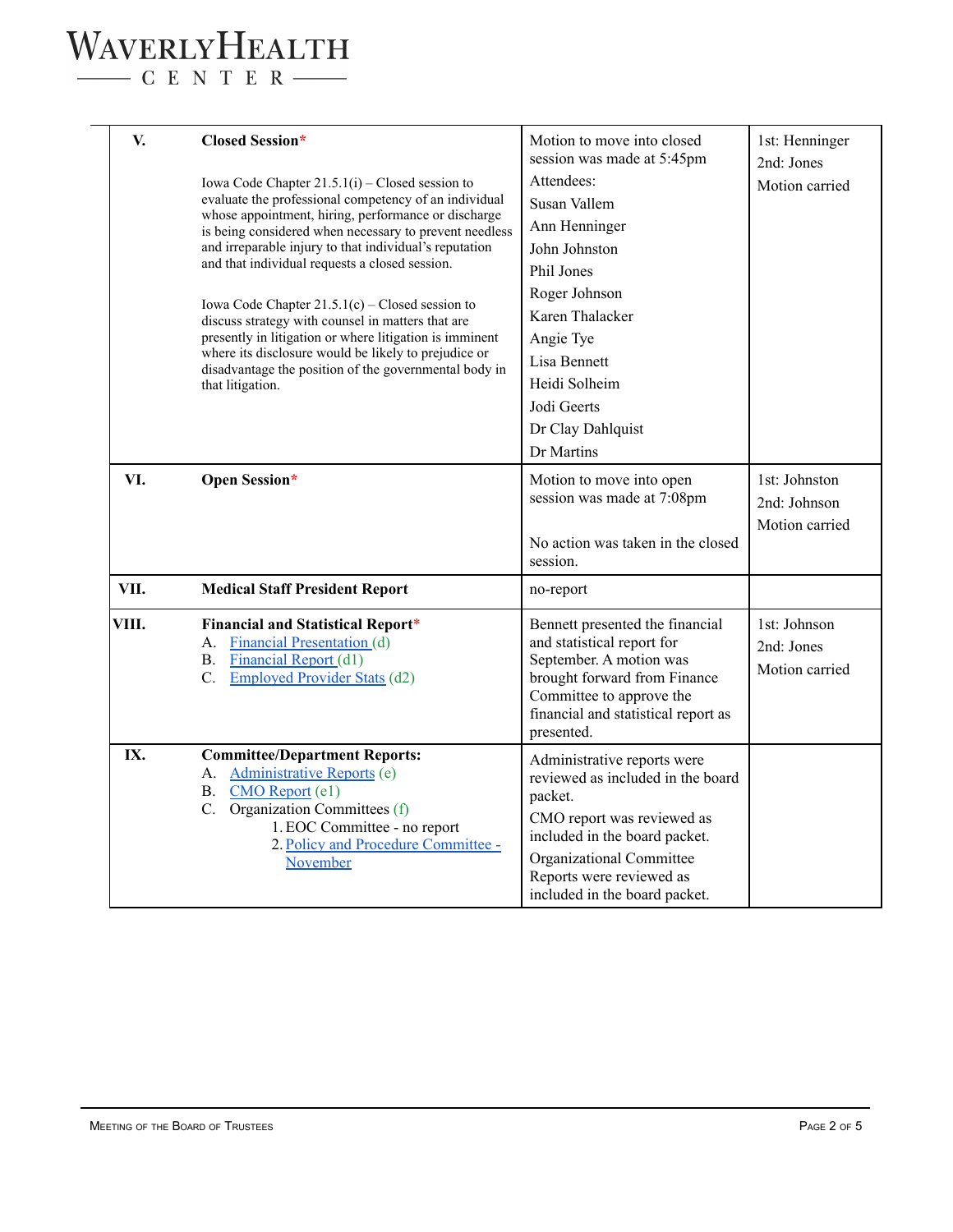#### WAVERLYHEALTH  $-$  C E N T E R  $-$

**X. [Medical](https://drive.google.com/file/d/1fRvUVLxy8jZODtvqOB2bZC8YbR4EI7ed/view?usp=sharing) Staff Reports** (g)**\*** A. Emergency Services Committee - no report B. Infection Prevention Committee - no report C. Inpatient Medical Services Committee - no report D. Lab/Pathology Committee - October E. Maternity/Child Services Committee - no report F. Medical Staff Executive Committee - November G. Medical Staff Meeting - no report H. Outpatient Medical Services Committee - no report I. Pharmacy & Therapeutics Committee - November J. Quality Committee -no report K. Radiology/Radiation Safety Committee - no report L. Rural Health Clinic Advisory Committee no report M. Rural Health Clinic Steering Committee - no report N. Surgical/Anesthesia Services Committee - no report O. Trauma Committee - November Medical Staff Reports were reviewed as included in the board packet. Motion was made to approve all actions in committees. 1st: Henninger 2nd: Jones Motion carried **XI. C.E.O.'s Report** A. [Building](https://drive.google.com/file/d/1vooV9CoGjxCqgQZWWYxLoFqJBnRzKwQx/view?usp=sharing) Project Update (h) 1.Expense [Tracking](https://drive.google.com/file/d/1F9M4n5tTXWjawDd1KItKdu486oSouWTR/view?usp=sharing) (h1) 2. Notice of Breach and Demand to Cure B. [Strategic](https://docs.google.com/spreadsheets/d/1F2COBndPt25dKrKzTzoRP2Z8IeZBgr0u/edit?usp=sharing&ouid=100501573216754586225&rtpof=true&sd=true) Plan Update (i) Solheim gave an update on the building project and expense tracker as provided in the board packet. Solheim gave an update on the strategic plan document. **XII. Old Business XIII. New Business** A. Hologic Service [Contract](https://drive.google.com/file/d/1tc6xPu6cTzoUP6hwFvPftxnVjzrkJKc9/view?usp=sharing) (j)\* B. Initial Appointments \* 1.Coleman, Lisa RDN - Allied, Registered Dietician Nutritionist, Waverly Health Center 2.Ellsworth, Melinda RDN - Allied, Registered Dietician Nutritionist, Waverly Health Center 3. Gelhaus, Rebecca RDN - Allied, Registered Dietician Nutritionist, Waverly Health Center Hologic Service Contract reviewed and a motion to approve was made. A motion was made to approve initial appointments, reappointments, updated Provider privileges and change in status as recommended by MEC. Hologic 1st: Johnston 2nd: Jones Motion carried Initial Appt. 1st: Johnson 2nd: Henninger Motion carried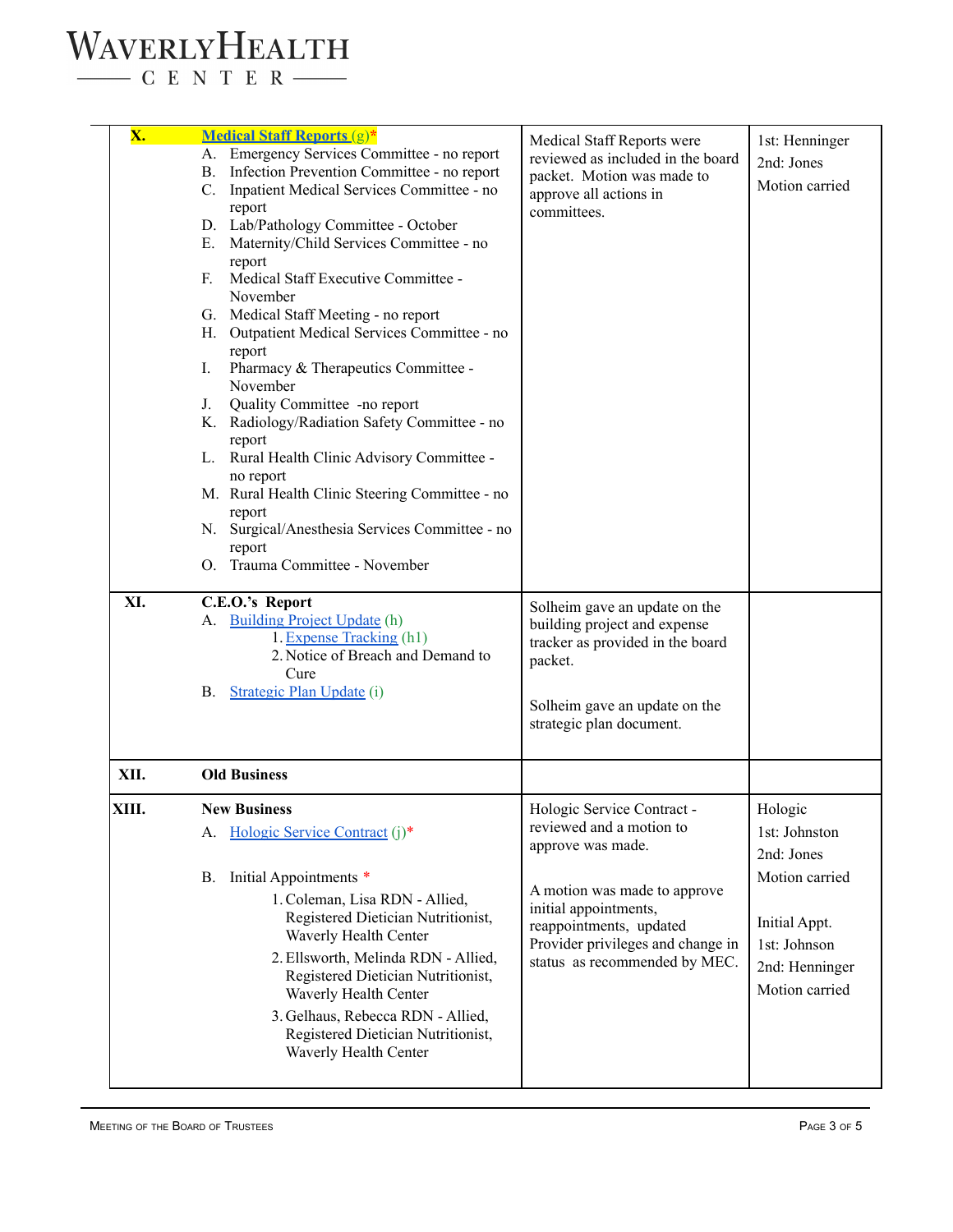# WAVERLYHEALTH  $\begin{tabular}{c} \quad \quad \textbf{C} \textbf{E} \textbf{N} \textbf{T} \textbf{E} \textbf{R} \end{tabular}$

|    | 4. Safo, Anthony-Osei DO - Courtesy,<br>Pathology, Cedar Valley Pathology                                                                                                                                                                                                                                                                                                                                                                                                                                                                                                                                                                                                                                                                                                            |                                                                                                                                                       |                                                            |
|----|--------------------------------------------------------------------------------------------------------------------------------------------------------------------------------------------------------------------------------------------------------------------------------------------------------------------------------------------------------------------------------------------------------------------------------------------------------------------------------------------------------------------------------------------------------------------------------------------------------------------------------------------------------------------------------------------------------------------------------------------------------------------------------------|-------------------------------------------------------------------------------------------------------------------------------------------------------|------------------------------------------------------------|
|    | 5. Wirtz, Randy ARNP - Active,<br>ARNP - Family Practice, Waverly<br><b>Health Center</b>                                                                                                                                                                                                                                                                                                                                                                                                                                                                                                                                                                                                                                                                                            |                                                                                                                                                       |                                                            |
| C. | 6. Wright, Shana PMHNP-BC -<br>Consulting, ARNP - Psychiatric and<br>Mental Health, Integrated<br>Telehealth Partners<br>Reappointments - none                                                                                                                                                                                                                                                                                                                                                                                                                                                                                                                                                                                                                                       |                                                                                                                                                       |                                                            |
|    | D. Privilege Form Updates - none                                                                                                                                                                                                                                                                                                                                                                                                                                                                                                                                                                                                                                                                                                                                                     |                                                                                                                                                       |                                                            |
| Е. | Updated Provider Privileges - none                                                                                                                                                                                                                                                                                                                                                                                                                                                                                                                                                                                                                                                                                                                                                   |                                                                                                                                                       |                                                            |
| F. | Change in Staff Category/Status - none                                                                                                                                                                                                                                                                                                                                                                                                                                                                                                                                                                                                                                                                                                                                               |                                                                                                                                                       |                                                            |
|    | G. Resignations<br>1. Phillips, Monte LISW - Allied,<br>Licensed Independent Clinical<br>Social Worker, Waverly Health                                                                                                                                                                                                                                                                                                                                                                                                                                                                                                                                                                                                                                                               |                                                                                                                                                       |                                                            |
|    | Center<br>H. Policy and procedure, formulary and<br>protocols *<br>1. Policies - Summary Sheets (refer to<br>2. New Policies: (k)<br><b>COVID-19 Vaccination</b><br>a)<br><b>Cepheid Xpert Xpress</b><br>b)<br>CoV-2 Flu RSV plus<br>procedure<br><b>Coding and Calculating</b><br>c)<br>Professional Facility<br><b>Charges for Emergency</b><br>Department visits<br>Coding, Abstracting, and<br>d)<br><b>Charge Reconciliation for</b><br>Observation patients<br>Covid-19 (Sars Antigen)<br>e)<br><b>Testing Using Sofia 2</b><br><b>ED</b> to Acute or OPS<br>f)<br><b>Coding and Calculating</b><br>Professional Facility<br>Charges for visits<br>Screen for SARS-CoV-2<br>g)<br><b>COVID-19 Using</b><br>GeneXpert<br><b>Veterans Affairs Benefits</b><br>h)<br>Notification | A motion was made to approve<br>Policy/SOP/Formulary Additions<br>as outlined in the board packet.<br>All new Policies were reviewed<br>and approved. | Policies<br>1st: Henninger<br>2nd: Jones<br>Motion carried |
| I. | <b>Finance Committee (1)</b><br>1. Capital Requests<br>a) ECHO - Cardio Ultrasound                                                                                                                                                                                                                                                                                                                                                                                                                                                                                                                                                                                                                                                                                                   | ECHO - Cardio capital request<br>was reviewed. 1st and 2nd from<br>Finance committee - Johnson and                                                    | <b>ECHO</b><br>1st: Johnson<br>2nd: Jones                  |
|    | $(m)^*$                                                                                                                                                                                                                                                                                                                                                                                                                                                                                                                                                                                                                                                                                                                                                                              |                                                                                                                                                       |                                                            |